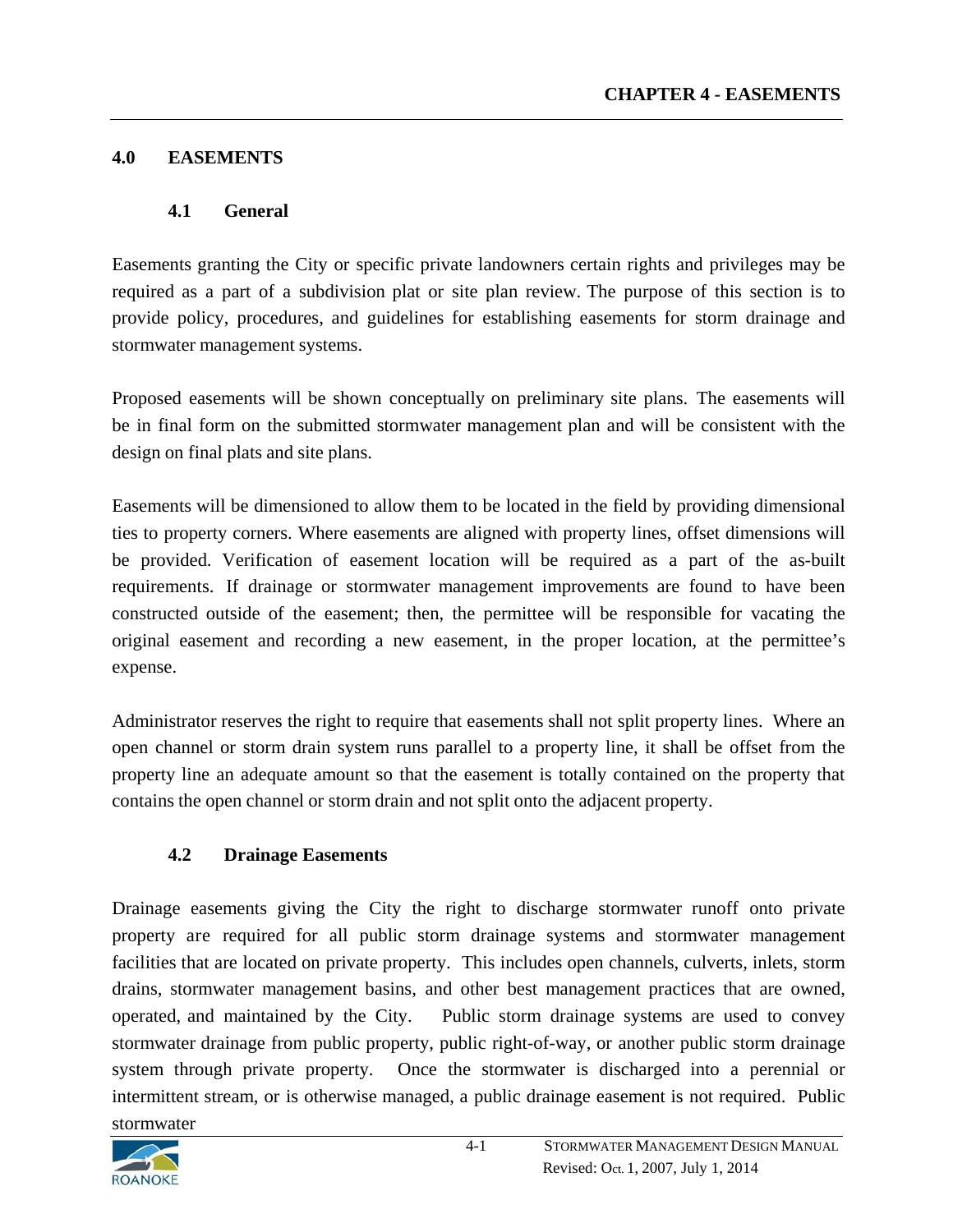management facilities are used to provide appropriate stormwater management for stormwater runoff generated by land development on public property. Examples of situations where a public drainage easement is required include:

- Concentrated stormwater runoff from a public facility discharging to private property, including any open channels leaving the property or any storm drains leaving the property.
- Concentrated stormwater runoff from public streets and open channels or storm drains from the public street right-of-way which passes onto any private property.
- A stormwater management facility that provides regional stormwater management and is located on private property.

Drainage easements giving a private party the right to discharge concentrated stormwater runoff onto downstream private property a re required whenever connections are made to a downstream public or private storm drainage system.

No buildings, foundations, structures, fences, or walls, not associated with the storm drainage system or stormwater management facility shall be located within a drainage easement. In addition, easements that contain open channels shall not be obstructed by fences or vegetation.

Storm drainage easements shall not be located within 10 feet of the rear wall of any individual single-family residential structure.

Underground utility lines and structures shall be kept at least 5-feet horizontal from drainage pipes, structures, and channels, except at utility crossings. Utility crossings at drainage easements shall be at as near 90-degrees as possible.

Where a storm drainage system terminates or starts short of a property line, adequate drainage easements shall be dedicated to allow for maintenance and future extension of the system through the property.

# **4.2.1 Culverts and Storm Drains**

The minimum width of drainage easements for culverts and storm drains shall be as follows:

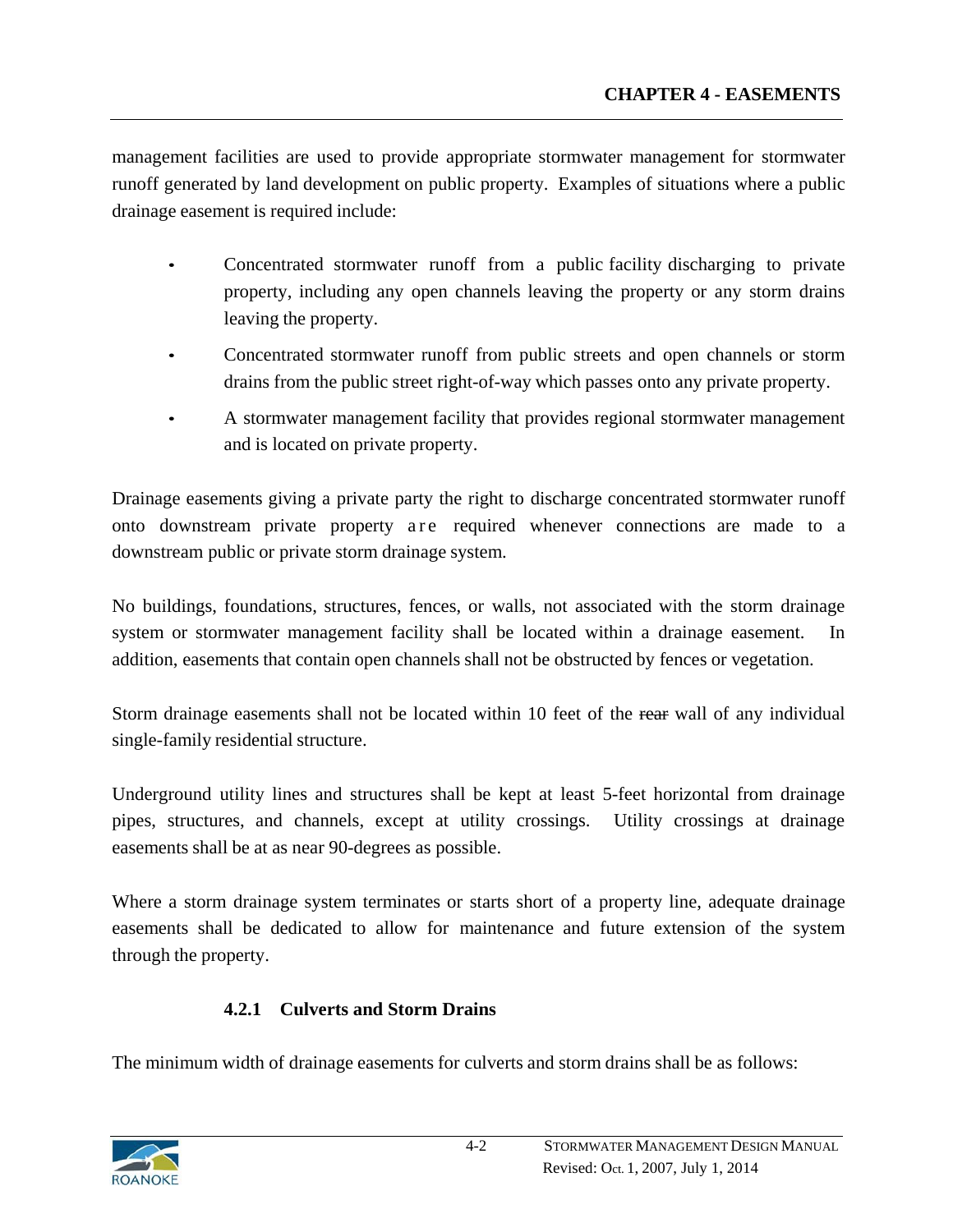| Pipe Size (width)     | Minimum Easement Width |
|-----------------------|------------------------|
| 33" and smaller       | 20 feet                |
| $36^\circ - 42^\circ$ | 25 feet                |
| $48" - 60"$           | 30 feet                |
| $66" - 78"$           | 35 feet                |

\* Minimum width given above is for installations with depths of cover of 10-feet or less (measured at the top of pipe). For each additional 5-feet of cover over 10-feet (rounded up), the minimum easement width will be increased by 10-feet.

For pipes that are larger wider than given in the table above, and for installations that result in minimum easement widths greater than 50-feet due to installation depths, the minimum easement width shall be set by the City based on the width requirements to access the pipe in the future for repair.

Drainage easements at the inlet and outlet of all culverts and storm drain inlets shall include the areas inundated by the headwater during the 100-year storm. The easement shall extend a minimum of 10 feet from culvert inlets and outlets, energy dissipator, and storm drain inlets to allow for maintenance access. Where steep slopes and/or deep fills exist, additional easement area may be required to allow for proper access.

Storm drain easements shall cross private driveways at perpendicular angles to the extent practical.

## **4.2.2 Open Channels**

The minimum width of the drainage easement required is dependent on the top width of the channel as indicated in Figure 4-1. The Administrator may require additional width when necessary, based on size and depth of pipe and adjacent conditions.

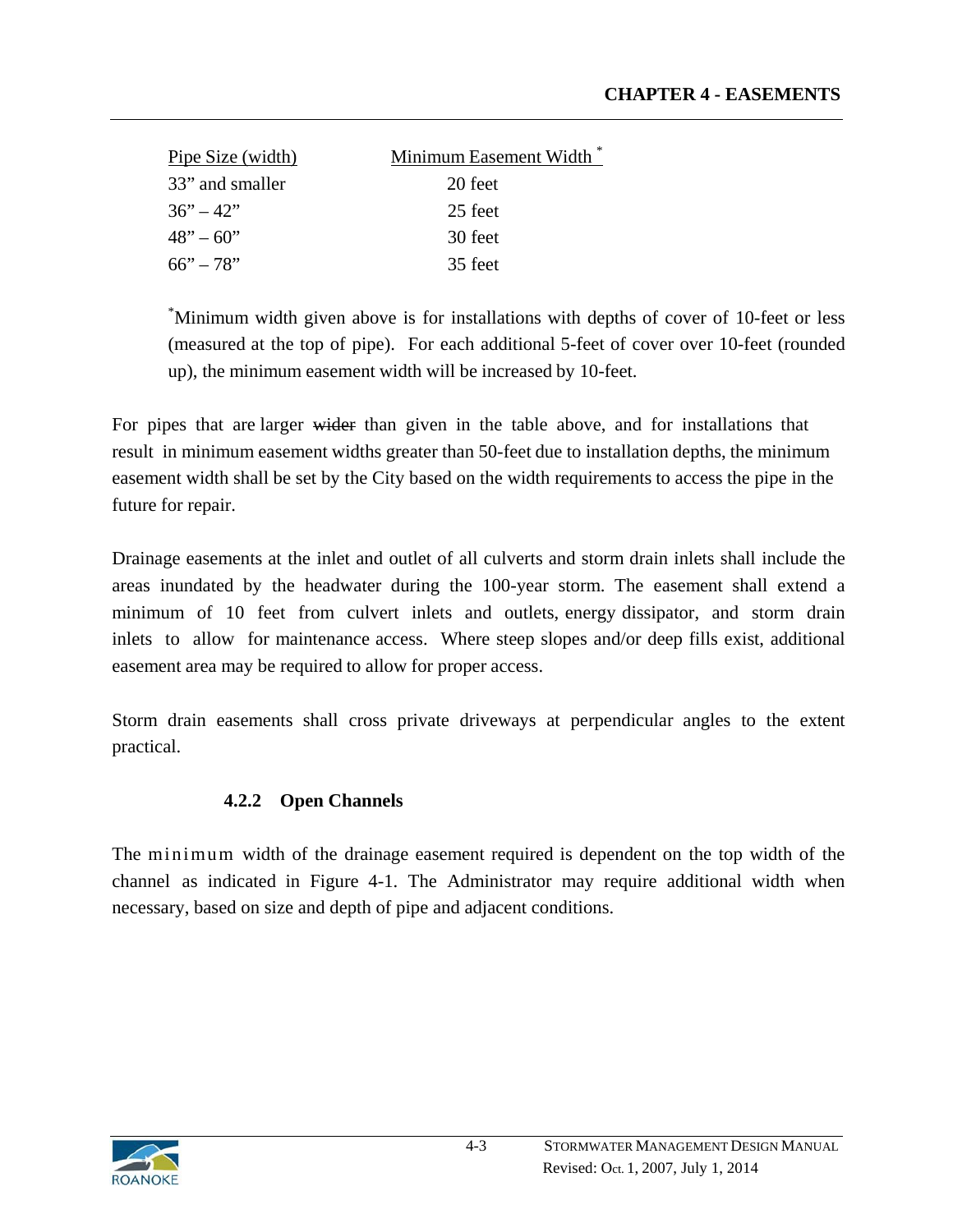

**Easement Width for Open Channels F Figure 4-1**

## **4.2.3 Stormwater Management Facilities**

Stormwater management easements shall be provided for all structures, pond area, embankments, inlet and outlet channels, and access and working areas necessary to inspect, maintain, and repair the facilities. The 100-year flooding area of all stormwater basins or other holding structures, plus a minimum distance of 20-feet all around the facility, shall be contained within the drainage easement area. Additional area will be provided if necessary for the proper maintenance of the facility.

#### **4 .3** Access Easements

Access easements giving the City the right to access private property for the purpose of inspecting, and if necessary to maintain or repair private stormwater management facilities is required management basins, filter strips, bioretention trenches, underground detention areas, and all other BM MPs. all private ormwater management facilities. This includes stormwater

In addition, all stormwater management facilities shall contain a minimum 20-foot working area around all stormwater management basins and a minimum 10-foot working area around all other BMPs and an access easement connecting to a public road. Depending on the size and location of the stormwater management facility and the size and length of the storm sewer system, more than one vehicle accessible access easement connecting to a public road may be required.

All stormwater structures and BMPs shall be accessible by vehicle. Areas within an access easement that are intended to be vehicle accessible shall have a maximum slope of 10 percent for

4-4